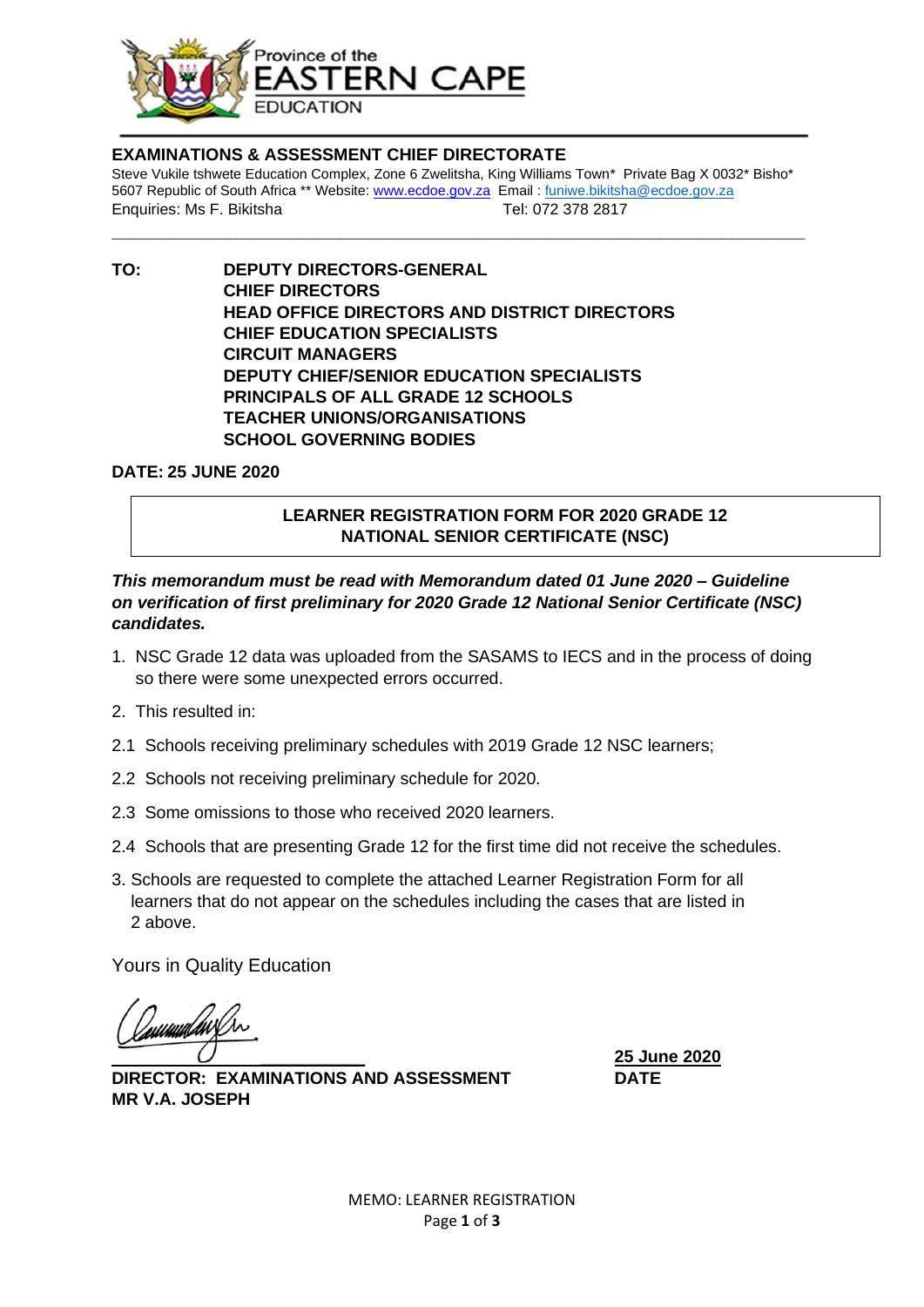

# **CHIEF DIRECTORATE: EXAMINATIONS AND ASSESSMENT**

# **NATIONAL SENIOR CERTIFICATE LEARNER REGISTRATION FORM - GRADE 12 – 2020**

| A. Exam Information                    |                                                                                                                             |
|----------------------------------------|-----------------------------------------------------------------------------------------------------------------------------|
| <b>Exam Period</b>                     | M<br>M<br>Υ                                                                                                                 |
| Examination                            | $F = Final : S =$                                                                                                           |
| <b>Exam Centre Number</b>              | <b>EMIS</b>                                                                                                                 |
| <b>Exam Centre Name</b>                |                                                                                                                             |
| Written in RSA                         | Will the examination be written in RSA? $Y = Yes : N =$                                                                     |
| <b>B. Personal Information</b>         |                                                                                                                             |
| Exam Paper Language                    | $A =$ Afrikaans : E = English                                                                                               |
| Certificate Language                   | $P =$<br>$S =$<br>$A =$<br>$E =$ English<br>I = Siswati<br>$N = isiNdebele$<br>Sesotho<br>Afrikaans<br>Sepedi               |
|                                        | $Z =$<br>$W =$<br>V = TshiVenda<br>$X = isiXhosa$<br>$T = XiTsonga$<br>isiZulu<br>SeTswana                                  |
| Date of Birth                          | Y<br>M<br>M<br>D<br>D                                                                                                       |
| Identity/Passport Number               |                                                                                                                             |
| Name of previous school<br>$H = 1.135$ | Province                                                                                                                    |
| Transfer Card (if applicable)          | $Y = Yes : N = No$<br>Year                                                                                                  |
| Surname                                |                                                                                                                             |
| First Name(s)                          |                                                                                                                             |
|                                        |                                                                                                                             |
| <b>Population Group</b>                | $B = Black$<br>$C =$ Coloured<br>$I = Indian$<br>$W = White$<br>$A = Asian$                                                 |
| Home Language (Statistical Purposes)   | $A =$<br>$N =$<br>$E =$ English<br>I = Siswati<br>$P =$ Sepedi<br>$S =$ Sesotho<br>Afrikaans<br>isiNdebele                  |
|                                        | $T =$<br>$V =$<br>$W =$<br>$X =$<br>$U =$<br>$Z = i$ siZulu<br>XiTsonga<br>TshiVenda<br>SeTswana<br>isiXhosa<br>Unspecified |
| Special Needs                          | A = Aphasic/Dyslectic (Concession Application Required) : $B = Blind : D = Deaf : N = None$                                 |
| <b>Mathematical Disorder</b>           | $Y = Yes$ (Concession Application Required) : $N = No$ :                                                                    |

MEMO: LEARNER REGISTRATION Page **2** of **3**